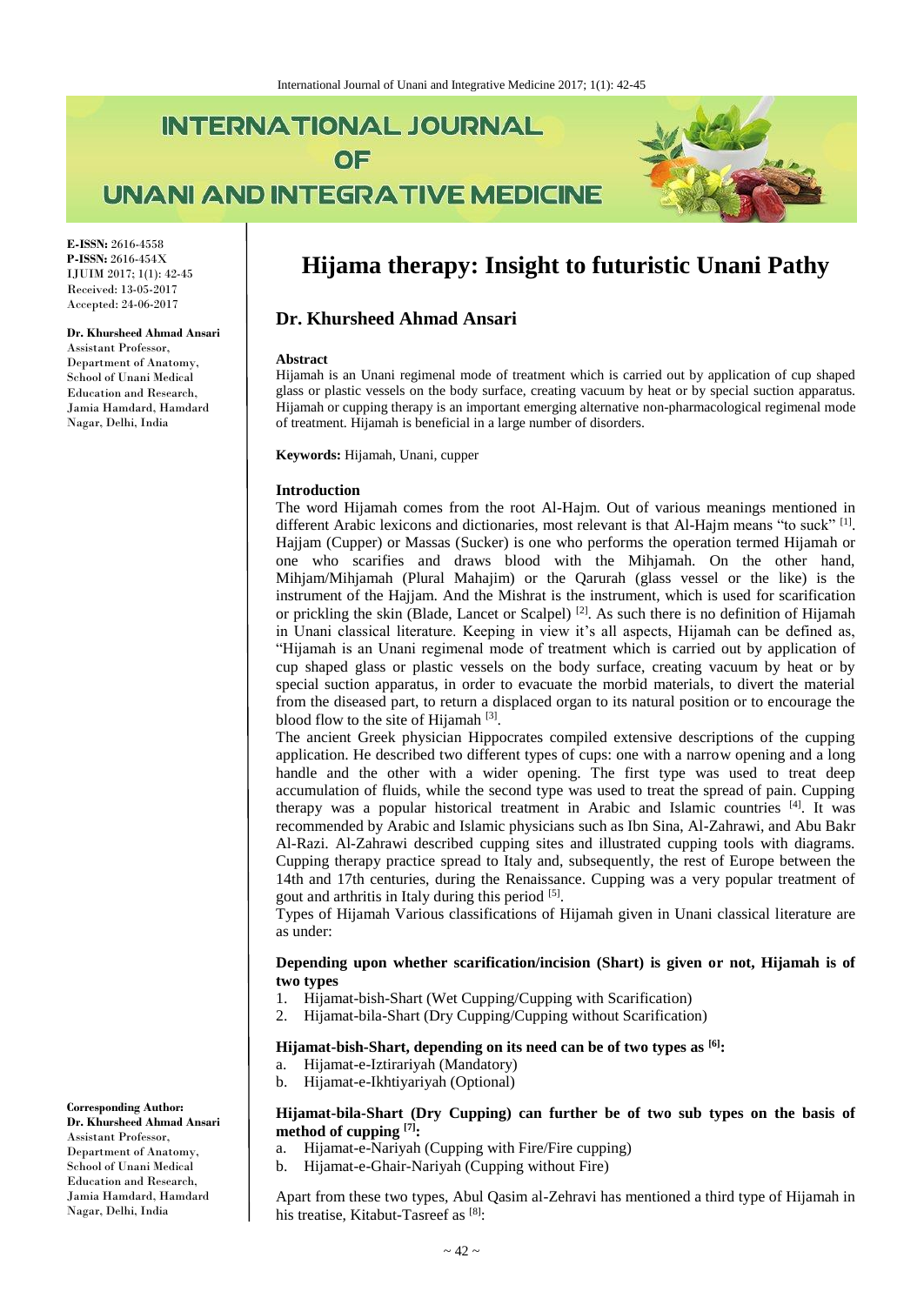**3. Hijamat-e-Mai (Hijamah with hot decoction of drugs)** In earlier days when vacuum pumps were not available, a candle or some burning substance was used inside the cups to create vacuum. The vacuum thus created, adheres the cup to the skin. This was called Hijamat-e-Nariyah. Today the vacuum cup is used instead of flame (Hijamate-Ghair-Nariyah). In ancient times, cupping was done in a very special manner which is still in use in rural and tribal areas. In this method, horns of animals are used as a cup (Mihjamah). With the advent of technology, cups have been highly sophisticated. Such modified cups are provided with a valve at the top and a hand operated pump. To fix the cup on an area, its edges are kept over the skin and the air inside the cup is sucked out with the help of suction pump so as to create the vacuum. Similarly, when the cup is needed to be removed, the valve is simply pulled up with the help of thumb and forefinger. This pulling of valve will allow the passage of air inside the cup and it will be detached by itself [9] .

## **Classification of cupping therapy sets**

A typical cupping therapy set should contain six or more different-sized cups and a method of suction. Cupping therapy sets can be classified into three main categories: the first category is "cupping sets related to the types of cups", which includes plastic, glass, rubber, bamboo, ceramic, metal, and silicone cupping sets. The second category is "cupping sets related to the methods of suction", which includes manual, automatic, and self-suction cupping sets. The third category is "cupping sets related to uses", which includes facial, female, male, and massage cupping sets [10].

### **Indications**

Cupping therapy has been used for health promotion, preventive, and therapeutic purposes. Cupping therapy has reported benefits in the treatment of lower back pain, neck and shoulder pain, headache and migraine, knee pain, facial paralysis, brachialgia, carpal tunnel syndrome, hypertension, diabetes mellitus, rheumatoid arthritis and asthma. These diseases can be categorized into localized diseases (neck pain, lower back pain, and knee pain) and systematic diseases (diabetes mellitus, hypertension, and rheumatoid arthritis). Cupping therapy sites are selected according to the treated ailment. The back is the most common site of application, followed by the chest, abdomen, buttocks, and legs. Other areas, such as the face, may also be treated by cupping  $^{[11]}$ .

### **Contraindications**

three advantages:

In general, cupping is contraindicated directly on veins, arteries, nerves, skin inflammation, any skin lesion, body orifices, eyes, lymph nodes, or varicose veins. Cupping is also contraindicated on open wounds, bone fractures, and sites of deep vein thrombosis. Cupping therapy contraindications can be classified into absolute and relative contraindications. Until we have sufficient information regarding the safety of cupping therapy, it is absolutely contraindicated in cancer patients and those with any organ failure (renal failure, hepatic failure, and heart failure) [12]. Principal Advantages of Hijamat-bish-Shart Ibn Sena writes in his treatise Al-Qanun-fit-Tib, "Hijamat-bish-Shart has

- 1. Hijamah results in Istafragh (evacuation of morbid material/humors) from the particular organ where Hijamah is done.
- 2. Conservation of the Jawhar-e-Rooh (essence of the pneuma) as the latter is not evacuated with the Akhlat (humors) which are being evacuated. In other types of Istafragat (evacuations), Jawhar-e-Rooh is evacuated with the Akhlat (humours) from the whole body.
- 3. Hijamah does not interfere with the Aa'zay-e-Ra'esa (vital organs), as there is no Istafrag (evacuation) from these organs which may cause weakness. Certain recommendations are to be followed in Hijamate-Ikhtiyariyah (Optional cupping)<sup>[13]</sup>:
- 4. It should be carried out in the mid of lunar month because the humors are fully agitated this at this time. It should be done in the afternoon as it is the most moderate time of the day.
- 5. Ibn-ul-Quf Masihi and Hakim Ali Geelani suggests, "Hijamah should be done preferably in summer season because the consistency of the humors remain in diluted state so it easily enters the microvasculature and can easily be eliminated through Hijamah".
- 6. Ali Ibn Majusi suggests, "Hijamah should be preferably performed in the spring season of the year should be performed to a lesser extent in the extreme cold and heat conditions (i.e., summer and winter)". It should be performed in persons with thin blood [14].
- 7. According to Hakim Ali Geelani, it should be avoided in those persons having viscid blood. 6. Hakim Ali Geelani suggests that the person to be cupped should not be empty stomach. To this Ibn-ulQuf Masihi adds, "The person should be given stomachic tonic and divergent beverages prior to Hijamah". Hakim Ali Geelani further says, "Use of eggs before and after Hijamah should be avoided because it has been found experimentally harmful and such activity results in Laqva (facial paralysis)"<sup>[15]</sup>.
- 8. It should be avoided in obese persons for the fear of Kastrat-e-Tahallul (excessive resolution).
- 9. It should be avoided below two years and above sixty years of age since the humors are viscid in these age groups. But according to Mansur Ibn Ilyas, Hijamah should be performed between twelve and sixty-years age group. Regarding the Hijamah in the children Allama Kabir-ud-Din and Khuaja Ahmed Rizwan quotes that a kid in two years age can be cupped but after sixty years it should be avoided [16].
- 10. Akbar Arzani in Meezan-ut-Tibb states that the Hijamah (cupping) and Irsal-e-Alq (leeching) can be used as substitute of Fasd (venesection) in the children.
- 11. It should be avoided soon after Hamam (Turkish bath), because it needs deeper incision to take out the blood, which causes severe pain and leads to weakness. But the persons having viscid blood are exempted from this condition as they already need a deeper incision.
- 12. It should be avoided before and after coitus. The person who has got cupped himself should not sleep immediately after Hijamah<sup>[17]</sup>.
- 13. It should be avoided after vigorous exercises for the fear of dehydration and general weakness with the exception of viscid blood (increased haematocrit).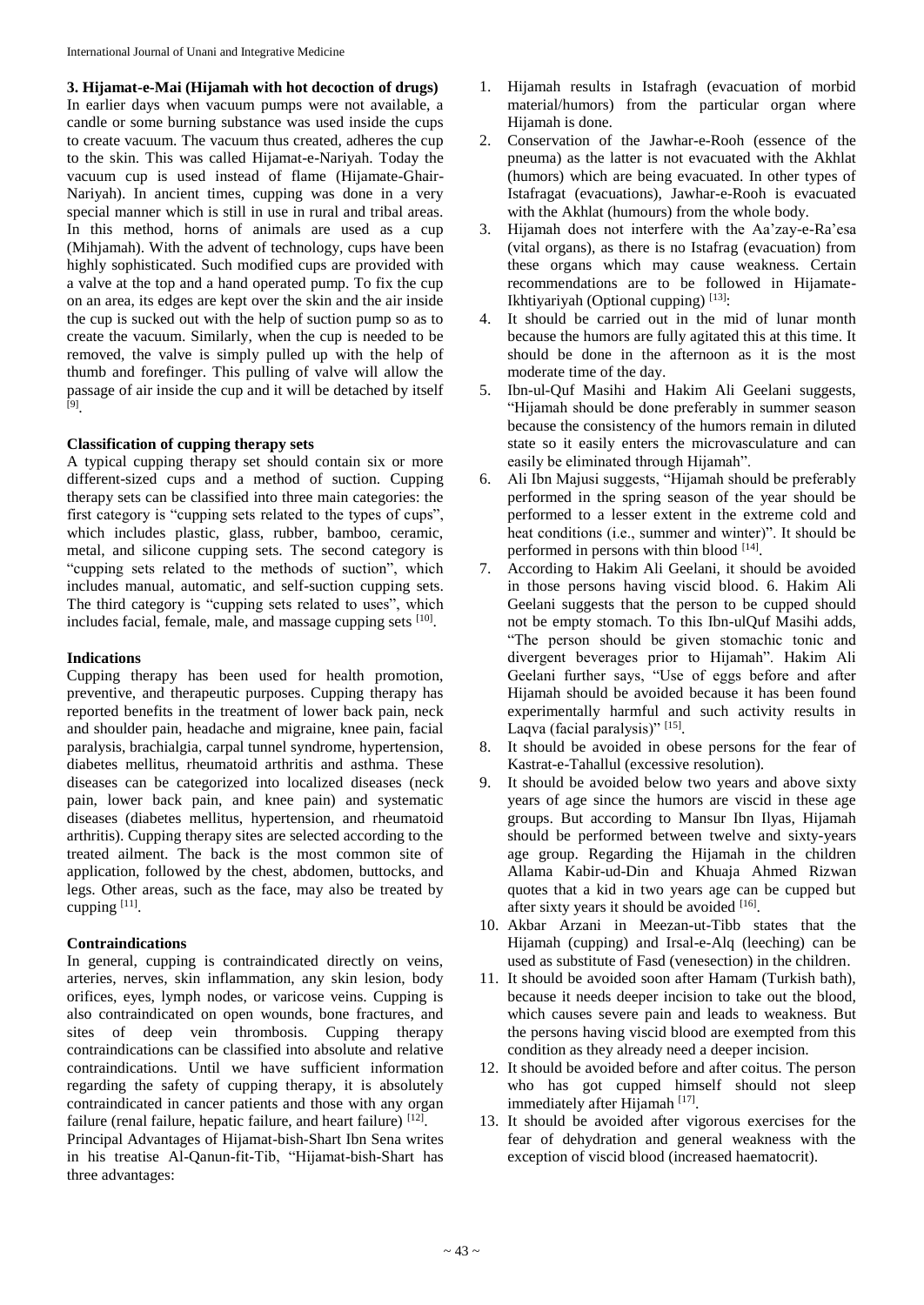| Table 1: Sites of Hijamat-bish-Shart and their indications [18]. |  |
|------------------------------------------------------------------|--|
|------------------------------------------------------------------|--|

| S. No. | <b>Sites</b>       | <b>Indications</b>                                                                                               |
|--------|--------------------|------------------------------------------------------------------------------------------------------------------|
| 1.     | Hamah/Yafookh      | Confusional states, Vertigo. Diseases of Eye e.g., Scabies of ocular area, Eruptions of eye, Iridoptosis, etc.   |
| 2.     | Qamhadwah          | Facial pigmentation, Obtundation.                                                                                |
| 3.     | Nuqrah             | Conjuctivitis, Otalgia, Heaviness of head and eye lids, Freckle lentigo, Namash, Vascular Keratitis, Tarsitis,   |
|        |                    | Ocular Scabies, Halitosis, Aphthous stomatitis, Meningitis, Diptheria and headache.                              |
| 4.     | Akhdain            | Head tremor, Diseases of Face, Eyes, Ears, Teeth, Throat and Nose. e.g., Toothache, Lingual pain, Gingivitis,    |
|        |                    | Conjuctivitis, Otitis, Headache, Migraine, Tonsillitis and Diphtheria.                                           |
| 5.     | Zaqn               | Diseases of Teeth, Face, Throat, Head, Mandible and Maxilla. e.g., Glossitis, Halitosis, Stomatitis, Aphthous,   |
|        |                    | and Tonsillitis), Epilepsy and headache.                                                                         |
| 6.     | Warkain            | Haemorroids, Uterine pain, Proctitis, Haematurea, Hararat-ul-Kilyatain (hotness of kidneys), Burning             |
|        |                    | micturation, Anal throbbing), bleeding per rectum, Oophritis, Badbu-e-Reham wa Badb-e-faraj (Fowl odouring       |
|        |                    | uterus and vulva), Pruritis vulva, Dysfunctional uterine bleeding, Intestinal colic/tenesmus and Boils of thigh. |
| 7.     | Qatn               | Carbuncle, Scabies and Furunculosis of gluteal region.                                                           |
|        |                    | Gout, Haemorrhoids, Filariasis and Pruritus on back. 6, 11-13, 17, 23, 26, 36.                                   |
| 8.     | Us'us              | Haemorrhoids, wounds of lower part of body, Bleeding per rectum, Proctitis, Haematuria, Hararat-ul-              |
|        |                    | Kuliyatain, Burning micturation, Oophritis, Uterine prolapse and Pruritus vulva.                                 |
| 9.     | Maq'ad             | Proctitis, Haemorrhoids, Scabies of anal region, intestinal colic and Amenorrhoea.                               |
| 10.    | Uznain             | Pain and heaviness of eyelids, Headache and Heaviness of head.                                                   |
| 11.    | Kahil              | Asthma, Dyspnoea, Cough, Congestion, Diseases of thorax, Diptheria, Sore throat and Shoulder pain.               |
| 12.    | Mankibain/Katifain | Palpitation, poisoning and rib fracture. Hepatalgia and other diseases of liver (Right Mankib). Pain of spleen   |
|        |                    | and Quotidian fever at Left Mankib.                                                                              |
| 13.    | Taht-al-Sadyain/   | Metrorrhagea or menorrhagia.                                                                                     |
|        | Baynus- Sadyain    |                                                                                                                  |
| 14.    | Rusgh-ul-Yadain    | Chronic Scabies, Pruritus, Favus and Shiqaq fil-Yad (cracked palm). 6-9, 13, 17, 31.                             |
| 15.    | Naghiz             | Hepatalgia and hepatitis (Right Naghiz). Pain of spleen, spleenitis and poisoning (Left Naghiz) 6-8, 13          |
| 16.    | Fakhzain           | Orchitis, Metritis, Furunculosis, infected wounds and Carbuncles of thighs and shanks, Amenorrhoea, Gout,        |
|        |                    | Elephantiasis, lumbar pruritus, Arthritis.                                                                       |
| 17.    | Rukbah             | Swelling and Arthritis of knee. Abscess and chronic wounds of the leg and shank.                                 |
| 18.    | Saqain             | Chronic renal and uterine colic, boils and carbuncles, Amenorrhea, pain in the throat, Diptheria, Herpes of      |
|        |                    | shank, disorders of kidneys, wounds of bladder, Melancholia, Apoplexy, Epilepsy, Halitosis, Scabies and          |
|        |                    | Pruritus, Sciatica, Loss of vision and Fever. 6-18, 20-21, 23-28, 31, 36-37.                                     |
| 19.    | Urqubain           | All those diseases in which Hijamat-e-Saqain is useful.                                                          |
| 20.    | Ka'bain            | Amenorrhoea, Sciatica and Gout.                                                                                  |
| 21.    | Batn-wa-Teht-us-   | Hijamah on abdomen- Carbuncle and Furunculosis of thighs, Haemorrhoids, Gout, Elephantiasis; on right and        |
|        | Sirah              | left hypochondrium for epistaxis from respective right and left nostrils.                                        |

### **Conclusion**

Authors found that Hijamah or cupping therapy is an important emerging alternative non-pharmacological regimenal mode of treatment. Hijamah is beneficial in a large number of disorders. Cupping Therapy has successfully been used as an effective therapy for various medical conditions like blood disorders, arthritic and muscular disorders, fertility and gynaecological disorders, skin problems (eczema, acne etc.) as well as improving general physical and psychological well-being. Research has shown the clinical effectiveness of cupping for both physical and psychological conditions.

#### **References**

- 1. Qarshi A. Maujaz ul Qanun (Urdu translation). New Delhi: Taraqqie-Urdu Bureau, YNM, 151.
- 2. Nafees B. Nafeesi ma Hashiyah. Lucknow: Matba Yusfi 1925, 278-279.
- 3. Nafees B. Urdu Tarjuma Nafeesi (Urdu translation). Lucknow: Munshi Nawal Kishore, YNM, 272.
- 4. Kabiruddin M. Kulliyat e Qanoon (Urdu translation). Lahore: Sheikh Mohammad Bashir and Sons, YNM, 238-239.
- 5. Majusi A. Kamil us Sena (Urdu translation), Lucknow: Matba Munshi Nawal Kishore 1889;2:503-513, 521- 522, 531-534.
- 6. Masihi IQ. Kitab ul Umda fil Jarahat (Urdu translation), New Delhi: CCRUM, Ministry of Health and Family Welfare, Govt. of India, YNM, 1, 194-200.
- 7. Zehrawi AQ. Al Zehrawi (Arabic). Lucknow: Nami Press Lukhnow, 1908, 181-185.
- 8. Jurjani AH. Dhakheera Khuarzam Shahi (Urdu translation), Lucknow: Matba Munshi Nawal Kishore, YNM, 3, 220-225.
- 9. Sena Ibn. Al Qanoon (Urdu translation), Lahore: Sheikh Mohammad Bashir and Sons 1927;1:274-276.
- 10. Sena Ibn. Al Qanoon Fit Tibb (English), Book I, Part IV. New Delhi: Deptt. Of Islamic Studies, Jamia Hamdard, 1993, 364-367.
- 11. Aamli M. Hamil ul Matan Jama Sharhain (Arabic). Lukhnow: Matba Ilwiya 1265 AH, 547-556.
- 12. Rizwan KA. Kulliyat-e-Qanoon (Urdu). New Delhi: Maktaba Dar ul Talifaat, 1945, 550-554.
- 13. Kim TH, Kim KH, Choi JY, Lee MS. Adverse events related to cupping therapy in studies conducted in Korea: a systematic review. Eur J Integr Med 2013;6(4):434-40.
- 14. Al-Bedah AM, Shaban T, Suhaibani A, Gazzaffi I, Khalil M, Qureshi NA. Safety of cupping therapy in studies conducted in twenty-one century: a review of literature. Br J Med Med Res 2016;15(8):1-12.
- 15. Kim TH, Kang JW. A good policy for guaranteed safe practice of complementary and alternative medicine, usage of disposable cupping cups. Evid Based Complement Alternat Med, 2015, 970327.
- 16. Nielsen A, Kligler B, Koll BS. Safety protocols for Gua sha [press-stroking] and Baguan [cupping]. Complement Ther Med 2012;20(5):340e4.